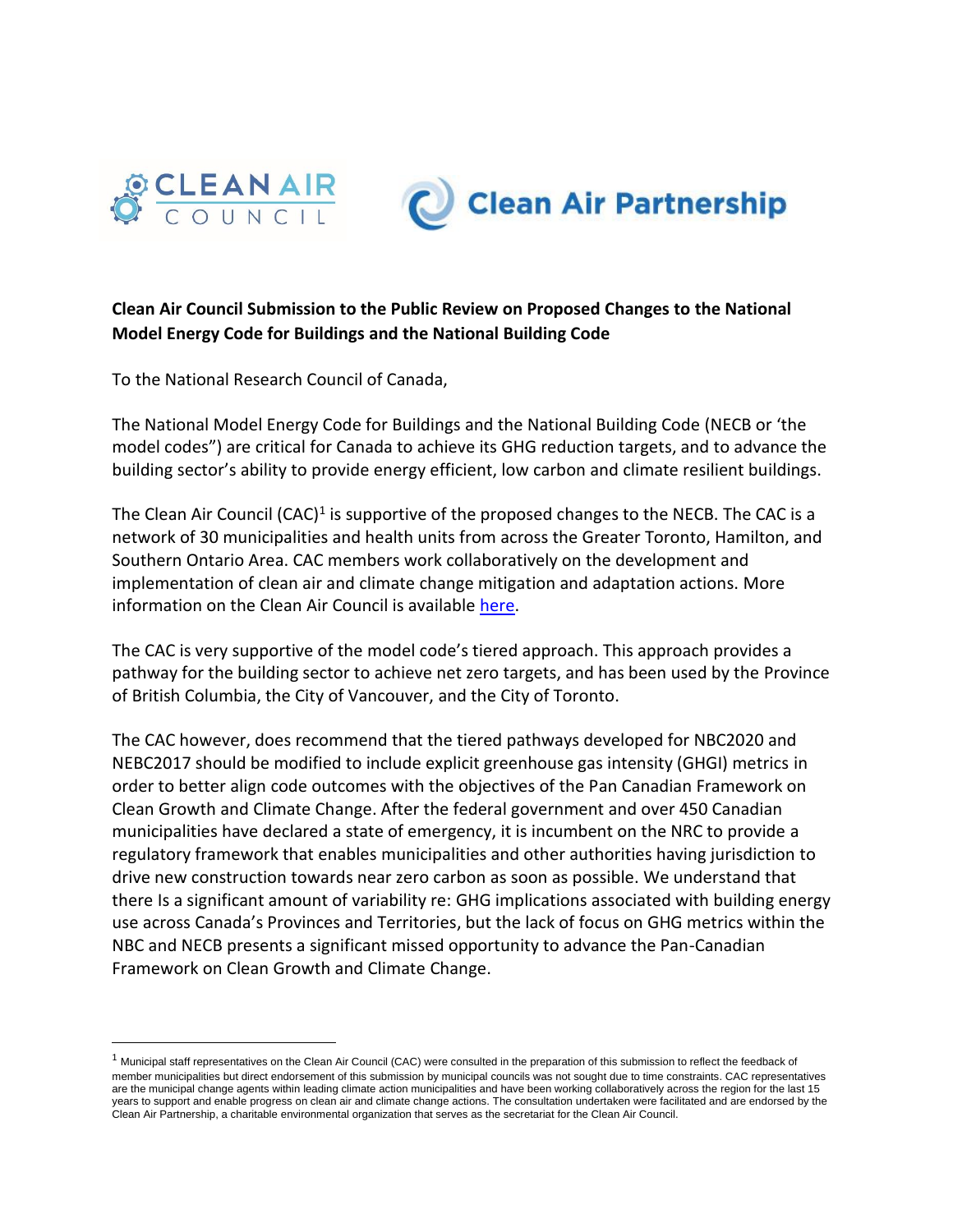The CAC is very supportive of the introduction of air tightness testing. However, we would like to seek clarification on why there are no reporting requirements for the results of the air tightness tests.

To achieve the intended outcomes of the model codes, it is recommended that a mechanism is created for energy, emissions, water and waste reporting and disclosure. This would provide a method for tracking and reporting, and increase the availability of data to be used for benchmarking. As a result, this could ensure continuous improvements in efficiency and emissions reduction goals.

In addition, in order to ensure uptake of the model codes we recommend the following actions:

1. The development of a voluntary roadmap to guide regulatory and market progress, encourage market maturity and signal industry of the direction of the model codes. Establishment of recommended timelines and implementation issues between now and 2030 will enable provinces and territories (and municipalities) to adopt and implement the progressive tiers of the model codes by 2030 and ensure Canada achieves its carbon emissions reduction commitment and stated net-zero emissions goals.

2. Support implementation of the tiered Code through education and capacity building in areas such as airtightness testing, building envelope design and building science.

3. Support the industry in adopting the requirements of the Code through education, training, and other cost-reduction strategies. Builders would welcome the opportunity to increase their knowledge through resources such as "Best Practices" guide. This approach is supported by experiences in British Colombia, where much of the success of the [BC Energy Step Code](https://www2.gov.bc.ca/gov/content/industry/construction-industry/building-codes-standards/energy-efficiency/energy-step-code) can been attributed to supports provided by the [BC Energy Step Code Council,](https://energystepcode.ca/about/) as well as training and peer support networks, plain-language communications materials, and strategies for cost reductions that include training programs, incentives, builders' guides, and pragmatic costing guidelines for various tiers of the Code.

4. Take steps to ensure the move from a prescriptive approach to a performance-based approach. This would provide the industry with increased flexibility and opportunity for innovative building design. As a result, the industry will be better positioned to achieve net zero targets, and this will also improve consistency in energy and environmental outcomes.

In order for implementation to occur at the provincial level, there are important actions that the Province of Ontario must take. Thus, we would like to make the following additional recommendations:

- The Province of Ontario should adopt the changes to the National Code in order to ensure consistency across the country.
- The Province of Ontario should adopt the highest possible energy efficiency requirements offered by the model code, with consideration for the local market's